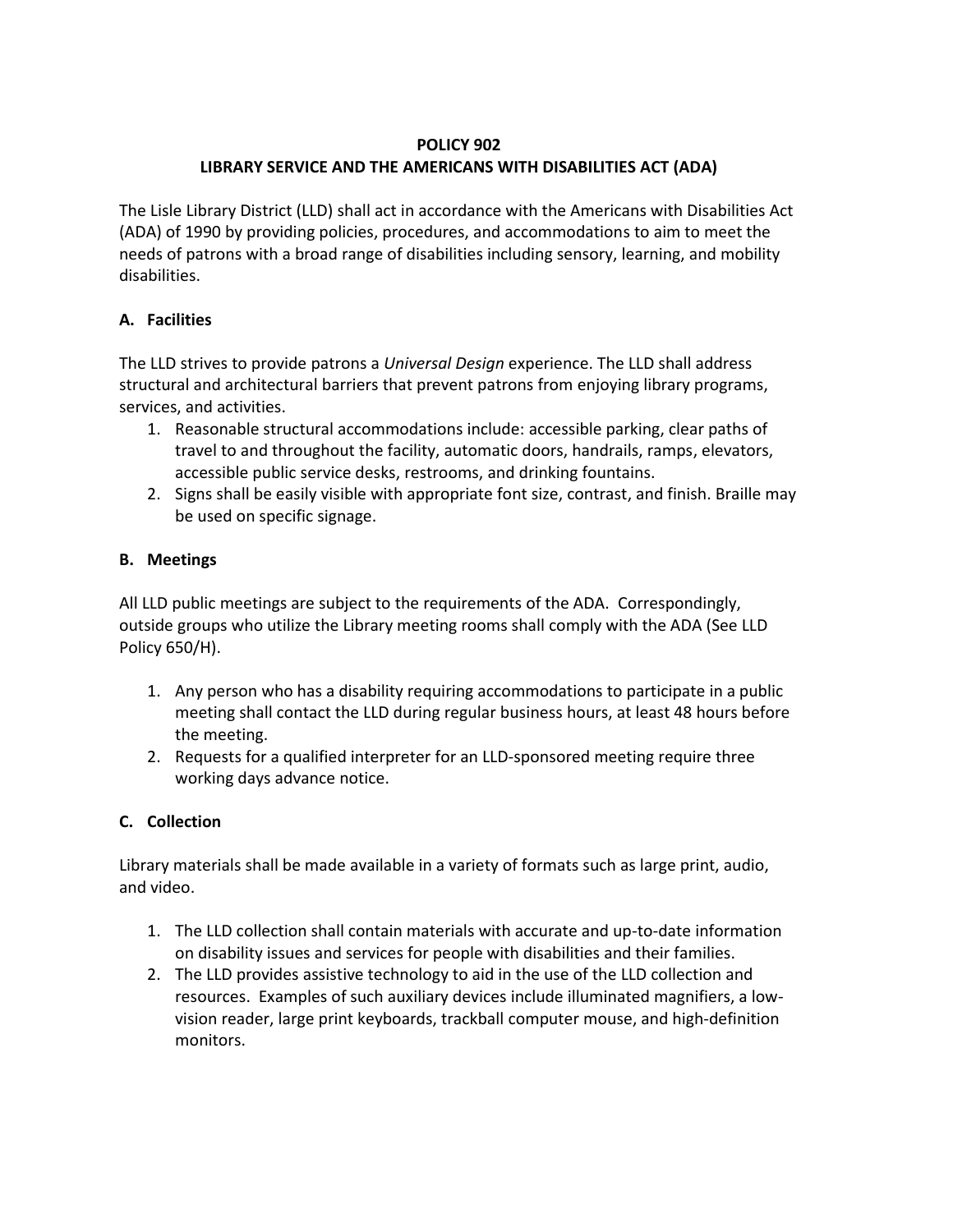- 3. The LLD provides information about the Illinois Talking Book and Braille Service (TBBS) on its website. The TBBS acts as a liaison with the Library of Congress's National Library Service for the Blind and Print Disabled program. For more information on these programs, please visit ilbph.org.
- 4. The LLD website serves as the platform for digital resources and provides important information for the public. Websites are inherently dynamic and staff shall strive to maintain an accessible website with effective navigation, page arrangement, appropriate colors/contrasts, font size, links, and images.

### **D. Partnerships**

The LLD shall work with local agencies and organizations to meet the needs of people within the community who have disabilities.

#### **E. Service Animals**

The LLD complies with the Service Animal Access Act (SAAC, 720 ILCS 5/48-8).

- 1. Service animals must be under the control of a handler.
- 2. If a service animal behaves unacceptably, staff may ask the patron and animal to leave the premises (See LLD Policy 610/12).

#### **F. Employment**

The LLD does not discriminate on the basis of disability in its hiring or employment practices and complies with the U.S. Equal Employment Opportunity Commission (EEOC) under Title I of the Americans with Disabilities Act (ADA) of 1990.

- 1. LLD staff are informed about accessibility issues, assistive technology, the needs of people with disabilities, and laws applicable to the rights of people with disabilities as they impact public services.
- 2. The LLD provides training opportunities in order to educate and sensitize staff to issues affecting people with disabilities and to teach effective techniques for providing services for these users.

#### **G. ADA Grievances**

Patrons who wish to file a complaint alleging discrimination on the basis of disability in the provision of Library services, activities, or programs shall inform the Library Director.

- 1. If possible, the complaint should be in writing and contain information about the alleged discrimination. Include name, address, phone number, email of complainant and location, date, and description of the issue. Accommodations shall be made if complaint cannot be made in writing.
- 2. Complaints should be submitted by the complainant and/or their designee as soon as possible but no later than 60 calendar days after the alleged violation.